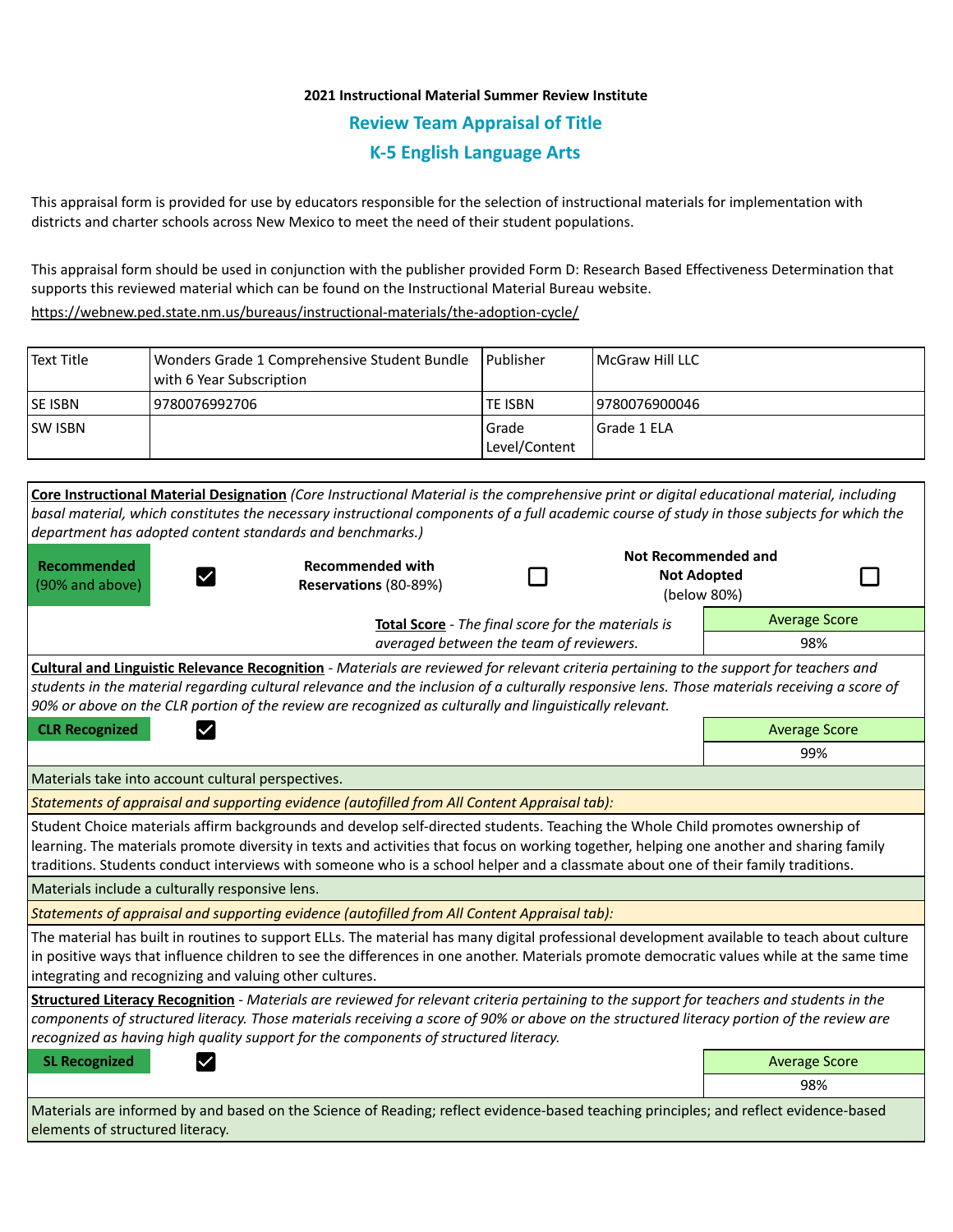*Statements of appraisal and supporting evidence (autofilled from Structured Literacy/ELA Content Appraisal tab):* 

The materials are based on the science of reading and reflect the key elements of structured literacy, which includes the 5 reading components (phonological awareness, phonics, vocabulary, comprehension and fluency). The lessons are gradually released to students for independent work, following the explicit teaching of "I do>modeling, we do> guided practice, >you do> independent work". The lessons build on each other following a scope and sequence and building on prior knowledge and skills.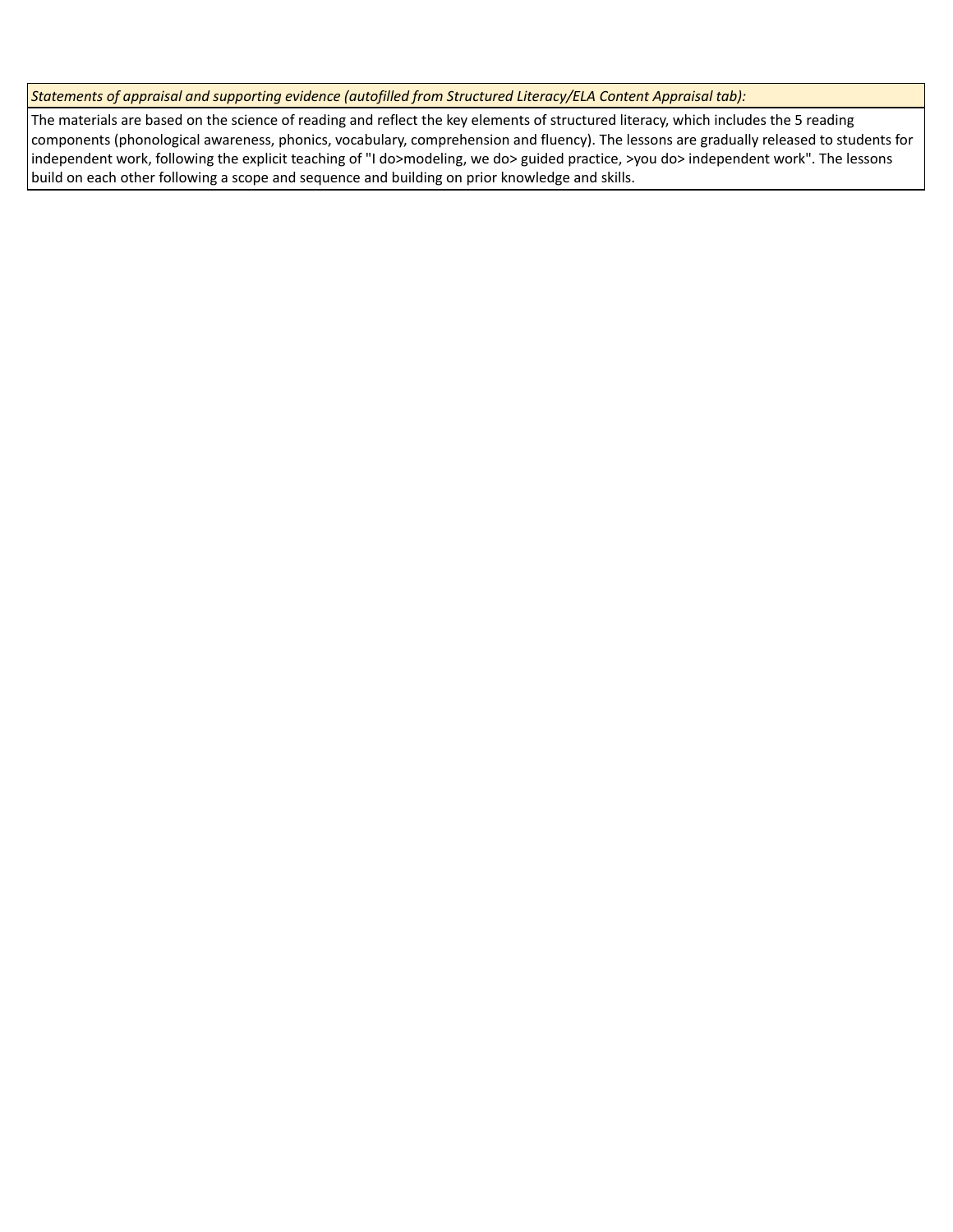**Standards Review** *- Materials are reviewed for alignment with the state adopted content standards, benchmarks and performance standards.*

Average Score

98%

Materials align with grade level ELA standards overall.

*Statements of appraisal and supporting evidence:* 

The materials align with 1st grade CCSS. A Standards weekly overview is provided on the Wonders Digital Materials in the unit plan and weekly standards section. Lessons are hyperlinked to each standard. In the printed Teachers Editions, clear objectives are provided for every lesson and align with specific standards. Every single first grade standard is explicitly taught.

Materials align to reading standards.

*Statements of appraisal and supporting evidence:* 

The Wonders materials, both physical materials and digital resources, align to the reading standards of the Common Core State Standards as well as the additional New Mexico reading standards. The materials have daily work using various modalities to learn the Big 5 of reading: Phoneme Awareness, Phonics, Fluency, Comprehension and Vocabulary. Small group instruction is readily available to reteach struggling students, ELLs and diverse language students. Each daily lesson has a digital component to quickly identify which CCSS standards are addressed during ELA time.

Materials align to writing standards.

*Statements of appraisal and supporting evidence:* 

The materials provide opportunities to learn how to correctly write each letter, spell words, practice and learn syntax, and mechanics. The material also provides lessons on writing conventions and spacing to produce a readable document. Students have the opportunity to respond to daily readings in their response journal and make connections to text they have read. Students work through the writing process every unit and learn to write in all genres (personal narrative, fantasy, informational text, poetry, procedural text, and persuasive text).

Materials align to speaking and listening standards.

*Statements of appraisal and supporting evidence:* 

The materials provide multiple opportunities for students to engage in collaborative conversations with peers, ask and answer questions about texts, and listen and discuss read alouds and shared texts. In addition, students are provided opportunities to present their writing and research projects to the class. Teachers can utilize the speaking and listening checklists to support students in meeting objectives.

Materials align to language standards.

*Statements of appraisal and supporting evidence:* 

The Wonders materials provide explicit vocabulary development and instruction of new words through the oral vocabulary routine. Students are given multiple opportunities to share ideas with natural language and they are encouraged to use the vocabulary and grammar introduced and explored during the week. However, specific language objectives can only be found in the lessons designed for English Language Learners. All other lessons in the materials have general objectives but not language objectives.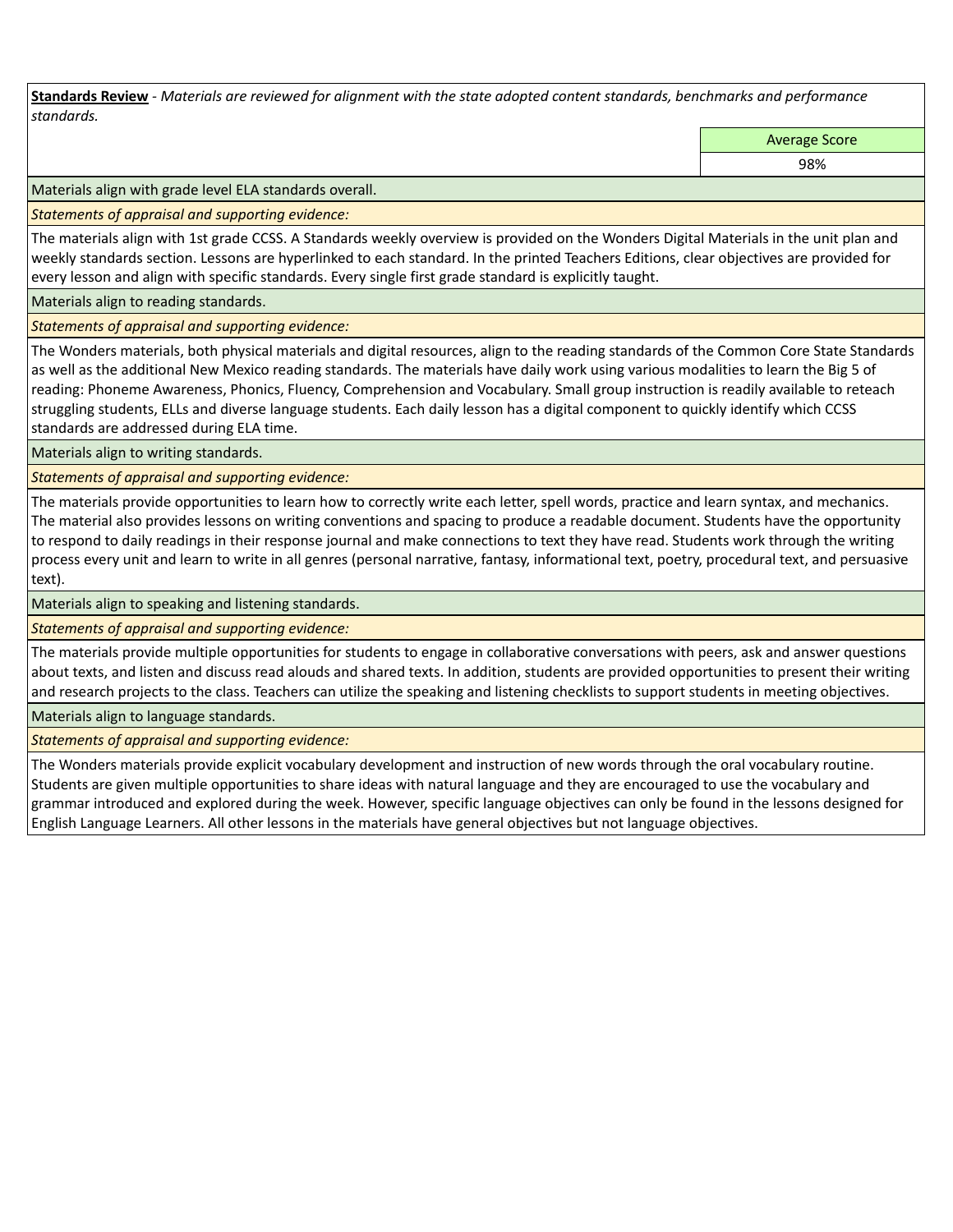**Structured Literacy Review** *- Materials are reviewed for relevant criteria pertaining to the support for teachers and students in the components of structured literacy.*

Average Score

98%

Materials are informed by and based on the Science of Reading; reflect evidence-based teaching principles; and reflect evidence-based elements of structured literacy.

*Statements of appraisal and supporting evidence:*

The materials are based on the science of reading and reflect the key elements of structured literacy, which includes the 5 reading components (phonological awareness, phonics, vocabulary, comprehension and fluency). The lessons are gradually released to students for independent work, following the explicit teaching of "I do>modeling, we do> guided practice, >you do> independent work". The lessons build on each other following a scope and sequence and building on prior knowledge and skills.

**ELA Content Review** *- Materials are reviewed for relevant criteria pertaining to the support for teachers and students in the specific content area reviewed.*

Average Score

100%

Materials provide sequential, cumulative instruction and practice opportunities for a full range of foundational skills.

*Statements of appraisal and supporting evidence:* 

Wonders materials follow a systematic and sequential order to teach students to read, beginning with easier concepts and leading to the more complex. Each day begins with non-print activities of Oral Vocabulary and Phonemic Awareness activities and then move into the print concepts of Phonics, Vocabulary, and Comprehension. There is an engaging weekly routine followed for students to benefit from the Gradual Release of Responsibility Routine as they gain independence in their reading skills. The scope and sequence of the materials demonstrate the cumulative instruction within the curriculum.

Materials provide a selection and range of high-quality texts worthy of students' time and attention, exhibiting exceptional craft and thought and/or providing useful information.

*Statements of appraisal and supporting evidence:* 

The text selections are appropriate for 1st grade students and include diverse genres. The close reading anchor texts provide appropriate complexity and provide plenty of opportunities for text analysis through reading, writing and discussions. Materials ask students to discuss, retell and write about the text. They answer text specific questions and cite their evidence. Materials provide grade level text, leveled readers, paired reading, shared reading and decodable readers. These varied texts provide opportunities for fluency, engagement and comprehension.

Questions in the materials are high-quality text-dependent and text-specific questions. The overwhelming majority of these questions are text-specific and draw student attention to the particulars in the text.

*Statements of appraisal and supporting evidence:* 

The lesson plans recommend rereading of many texts and then having students use text evidence to respond to a prompt and questions. Students site the evidence with page numbers and complete sentence stems and/or respond with their opinion. Students also use details to make inferences and use text evidence to confirm predictions or gain new insights. To gain an even deeper understanding, students reread and think about what they first thought, what they learned, and how their thinking changed.

Materials provide scaffolding and supports to enable students' learning of English language arts.

*Statements of appraisal and supporting evidence:* 

The materials offer questions and tasks that support students to unpack the academic language prevalent in complex text through the access complex text outline. Lessons have ELL scaffolding and offer prominent and varied writing opportunities for all learners, including below grade level, with many opportunities to encounter and comprehend grade level complex text. The lessons offer real word activities for students to use natural language (interview, presentations). The materials give all levels of learners access and are measured against the CCSS.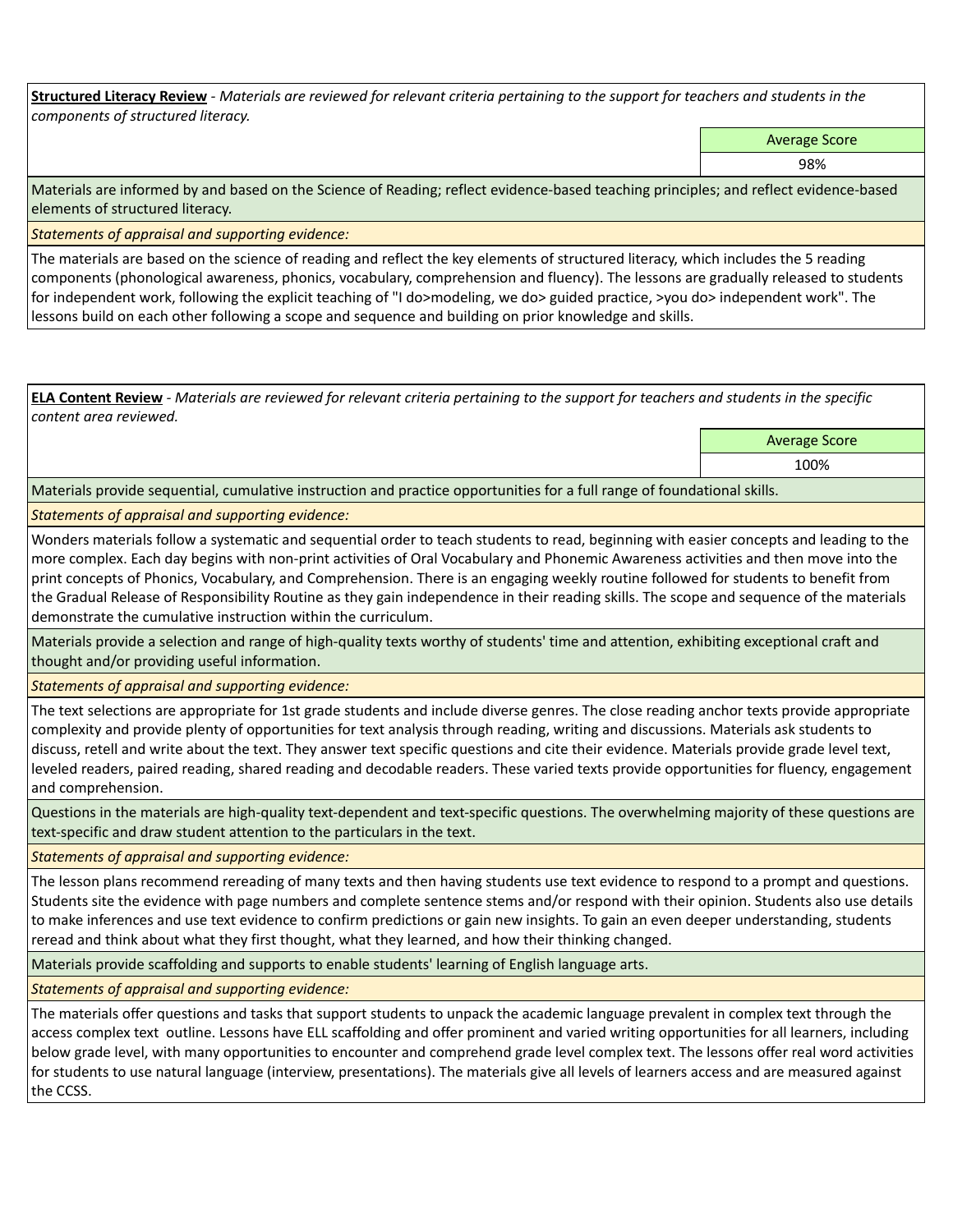**All Content Review** *- Materials are reviewed for relevant criteria pertaining to the support for teachers and students in the material regarding the progression of the standards, lesson structure, pacing, assessment, individual learners and cultural relevance.*

Average Score

98%

Materials are coherent and consistent with the standards that all students should study in order to be college and career ready.

*Statements of appraisal and supporting evidence:*

The Wonders 1st grade materials align with the CCSS and every lesson has objectives that are also consistent with the standards. The lessons are differentiated and spiral to ensure students master each standard. The materials engage students to reflect on their learning, have collaborative conversations and respond to and analyze text.

Materials are well designed and take into account effective lesson structure and pacing.

*Statements of appraisal and supporting evidence:*

The Wonders 1st grade materials are written in a coherent and consistent manner demonstrating a routine for each week that is predictable in the content and standards addressed. Students have ample opportunities for exposure to all of the CCSS to work toward fluency of reading and writing at grade level. For students who are struggling, have language difficulties, or participate in Special Education, there are also daily lessons to reteach the content and practice foundational skills.

Materials support teacher planning, learning, and understanding of the standards.

*Statements of appraisal and supporting evidence:*

The teacher's edition offers the teacher help with students who are having difficulty understanding a concept, providing differentiated instructions for additional support and practice. The small group work helps teachers with foundational skills, questioning, and discourse on the subject. There are also additional strategies for teaching collaborative conversations that includes sentence starters to scaffold the discussions. The Instructional Routines Handbook provides the how and why of teaching the content and provides explicit routines for the instruction.

Materials offer teachers resources and tools to collect ongoing data about student progress on the standards.

*Statements of appraisal and supporting evidence:*

The material offers teachers multiple assessment options. The unit assessments provide a summative measure of how much students have learned in each unit. The oral reading fluency assessments provide ongoing information about students' reading performance. The track your progress rubric can be used for students to self assess and note any areas where they need improvement. Teachers can customize rubrics or print and use rubrics already created. Students keep portfolios to reflect on prior work and what they have learned. The RWC prompts students to review skills from the unit and answer multiple choice questions.

Materials support effective use of technology to enhance student learning.

*Statements of appraisal and supporting evidence:*

The Wonders materials make use of a tremendous amount of embedded technology to enhance student learning. The technology is present in instructional presentations by the teacher. There are also many opportunities for students to open Wonders digital materials for practice, music, digital lessons, and games relevant to the skills being taught during the week.

Materials can be easily customized for individual learners.

*Statements of appraisal and supporting evidence:* 

Teachers can integrate their favorite resources, focus on student-centered learning, or use digital or print resources, and teachers can use the Wonders resources to create their own lessons. The materials allow for teachers to reteach to strengthen understanding of the standard. Student Choice materials allow students to develop self interest and promotes them to take responsibility of their learning.

Materials give all students extensive opportunities and support to explore key concepts.

*Statements of appraisal and supporting evidence:*

The Wonders first grade gives all students extensive opportunities to explore the key concepts of the week. The suggested weekly lesson plan shows how content for the week is introduced and then retaught throughout the week. Students have the benefit of explicit, systematic instruction coupled with a student edition book to explore the concepts strengthened through multiple readings of the same book. The practice book offers many opportunities to use paper and pencil to practice phonics and grammar concepts taught during the week as well.

Materials take into account cultural perspectives.

*Statements of appraisal and supporting evidence:*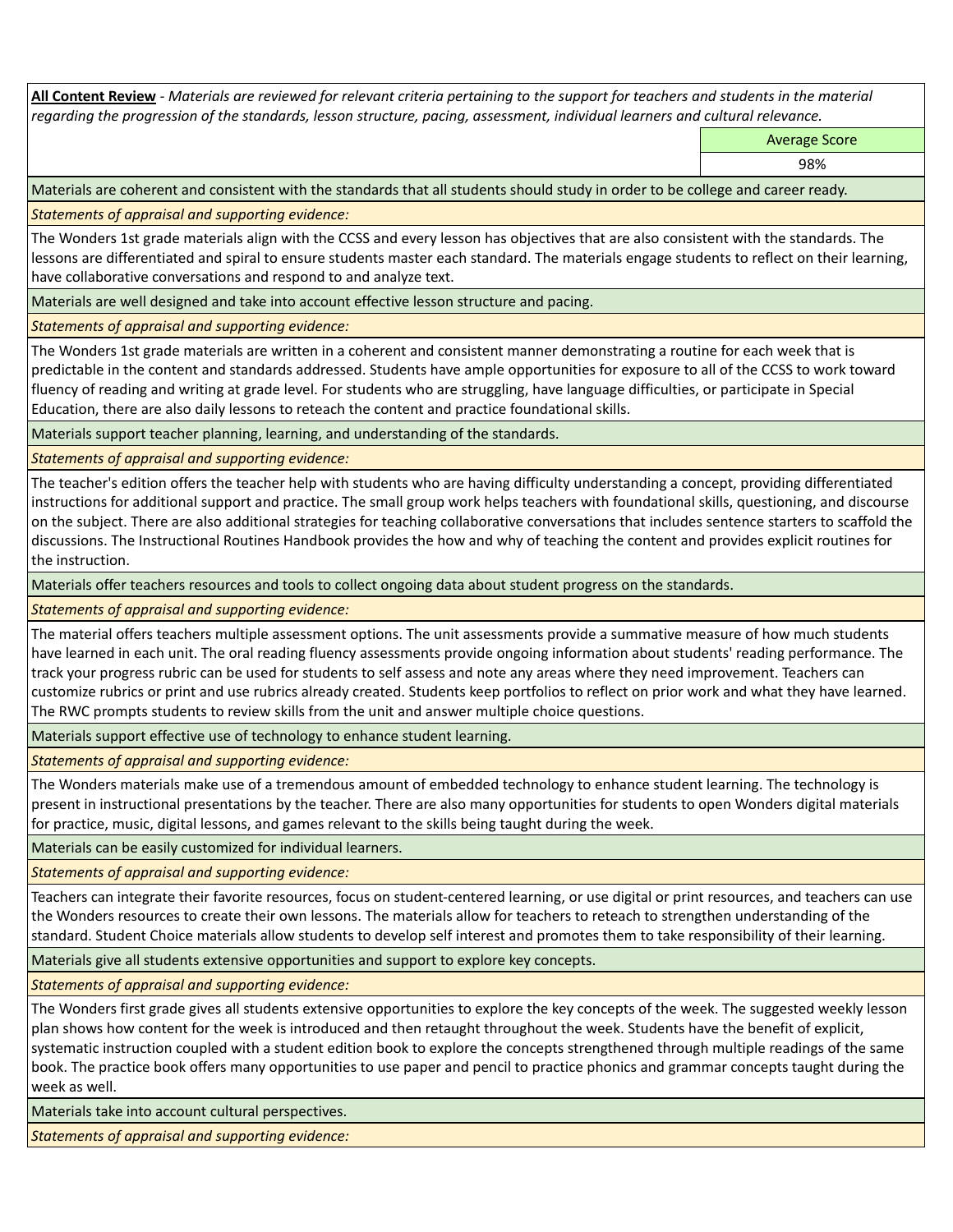Student Choice materials affirm backgrounds and develop self-directed students. Teaching the Whole Child promotes ownership of learning. The materials promote diversity in texts and activities that focus on working together, helping one another and sharing family traditions. Students conduct interviews with someone who is a school helper and a classmate about one of their family traditions.

Materials include a culturally responsive lens.

*Statements of appraisal and supporting evidence:*

The material has built in routines to support ELLs. The material has many digital professional development available to teach about culture in positive ways that influence children to see the differences in one another. Materials promote democratic values while at the same time integrating and recognizing and valuing other cultures.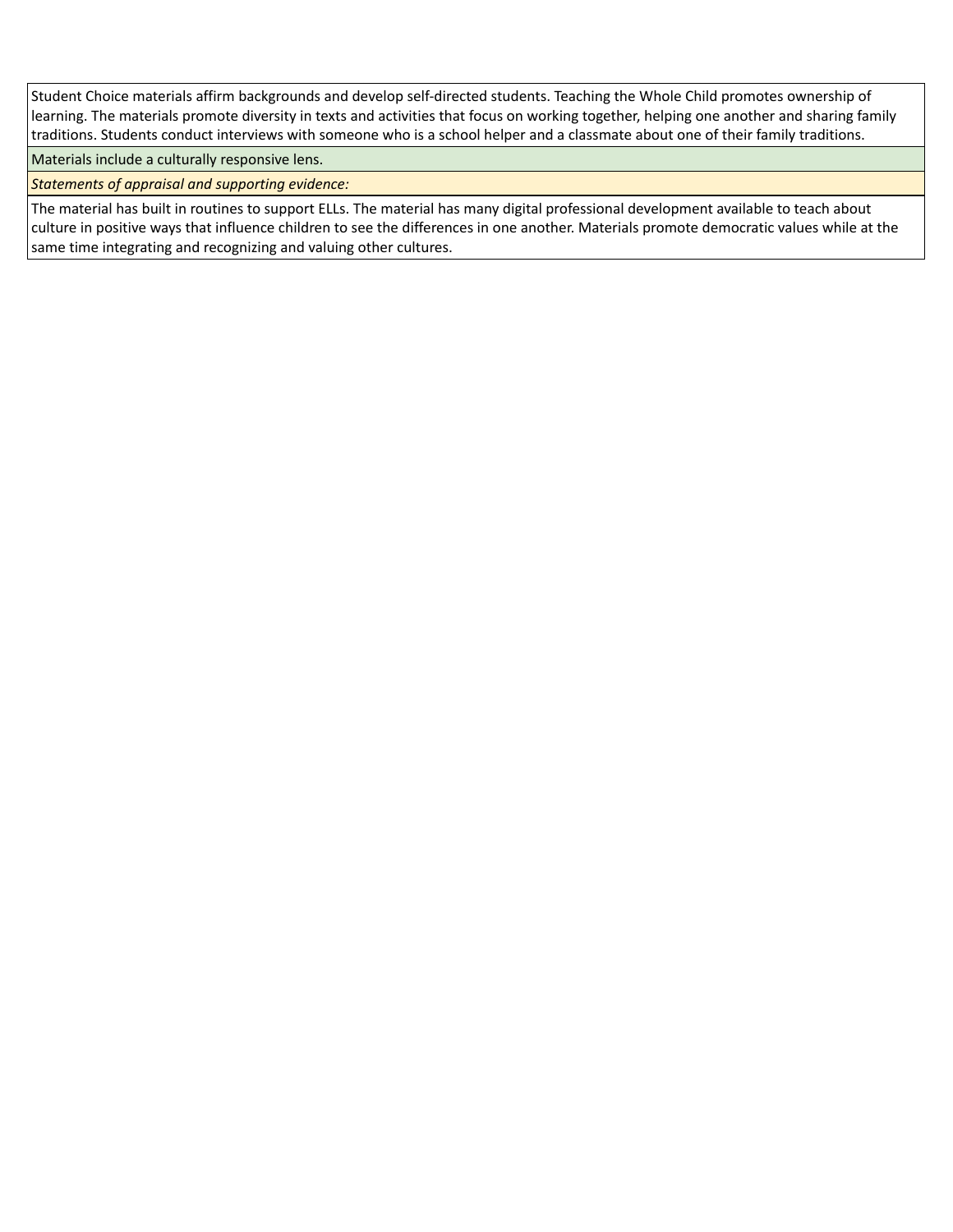**Reviewers' Professional Summation** *- These materials are reviewed by Level II and Level III educators from across New Mexico. The reviewers have brought their knowledge, experience and expertise into the review of these materials. They offer here their individual summary of the material as a whole.*

Reviewer #: 28

*Background and experience:*

Level III teacher with 11 year's experience teaching K through 5th grade. Currently an ELA Elementary Content Specialist. Master's degree in curriculum and instruction, TESOL endorsement, Certified LETRS facilitator.

## *Professional summary of material:*

Wonders 1st grade materials are very similar to kindergarten materials, which is nice for vertical alignment. The materials provide a variety of tasks to engage students in critical thinking, collaborative conversations, technology, and analysis of text. Both the print and digital activities align to standards, objectives and the skills of the week. The only objectives that are minimal are the language standards and learning targets (what students should be able to do). The objectives are the standards restated. There are no clear student friendly learning targets/objectives. The teacher edition is wonderful for beginning teachers or educators who prefer planned and scripted lessons. The lessons are explicitly taught and teachers are encouraged to provide feedback. Explicit instruction is provided in phonemic awareness and phonics, then instruction progresses to decoding and encoding the spelling pattern of the week. Explicit grammar instruction is also provided. The materials provide teachers with frequent opportunities to assess, progress monitor and check for understanding. Assessments are available in print or digitally. Wonders digital platform allows teachers to customize rubrics or print and use rubrics already created. However, this feature is not very user friendly and may require PD or other assistance to understand. The differentiated instruction for small groups and English Language Learners is extensive. Weekly differentiated lessons are provided for the following skills: Phonological Awareness, Phonics, Structural Analysis, Words to Know and Comprehension. The materials support teachers with a set of targeted and meaningful culturally responsive lessons. The materials include teaching goals to be a culturally responsive teacher and external resources for self-assessment and additional research. These lessons are exceptional, but there are only 8 and they are additional lessons instead of being embedded into the curriculum.

Reviewer #: 29

*Background and experience:*

Level 3 teacher with 28 years experience teaching prek-2. Master's in curriculum and Instruction, TESOL endorsement, National Board Certified, 2017

## *Professional summary of material:*

The Wonders 1st grade literacy program is a balanced, researched based program that is aligned to CCSS. It includes the big 5 reading components and is systematic and predictable. The program has 6 units with 5 weeks in each unit. Lessons are aligned to standards and objectives. The language objectives are not clearly stated, and there are no student-friendly standards stated. Lessons are designed and set up to be predictable and have a scope and sequence. The program has an SEL component and a start smart 3 weeks to teach routines and procedures. The literature consists of a variety of genres, leveled readers, and decodable readers. The program is designed with habits of learning and classroom culture in mind. It uses the :I do, We do, You do" approach and encourages independent learners. The program offers explicit mini lessons, small group lesson, whole group lessons, close reads, and differentiated lesson. Lessons include collaborative discussions, reading, writing, presenting, and responding to texts. The program has a strong digital component for practice of skills and assessments. The materials offer a wide range of informal, summative, and progress monitoring of skills. The culturally responsive lesson are hard to find and there are not many. The literature itself is very culturally diverse and includes multiple ethnic descriptions, interpretations, or perspectives of events and families.

Reviewer #: 30

*Background and experience:*

Level 3 Teacher with 23 years experience teaching Kindergarten and 1st grade. Master's degree in Curriculum and instruction, TESOL Endorsement, Administrative Licence

*Professional summary of material:*